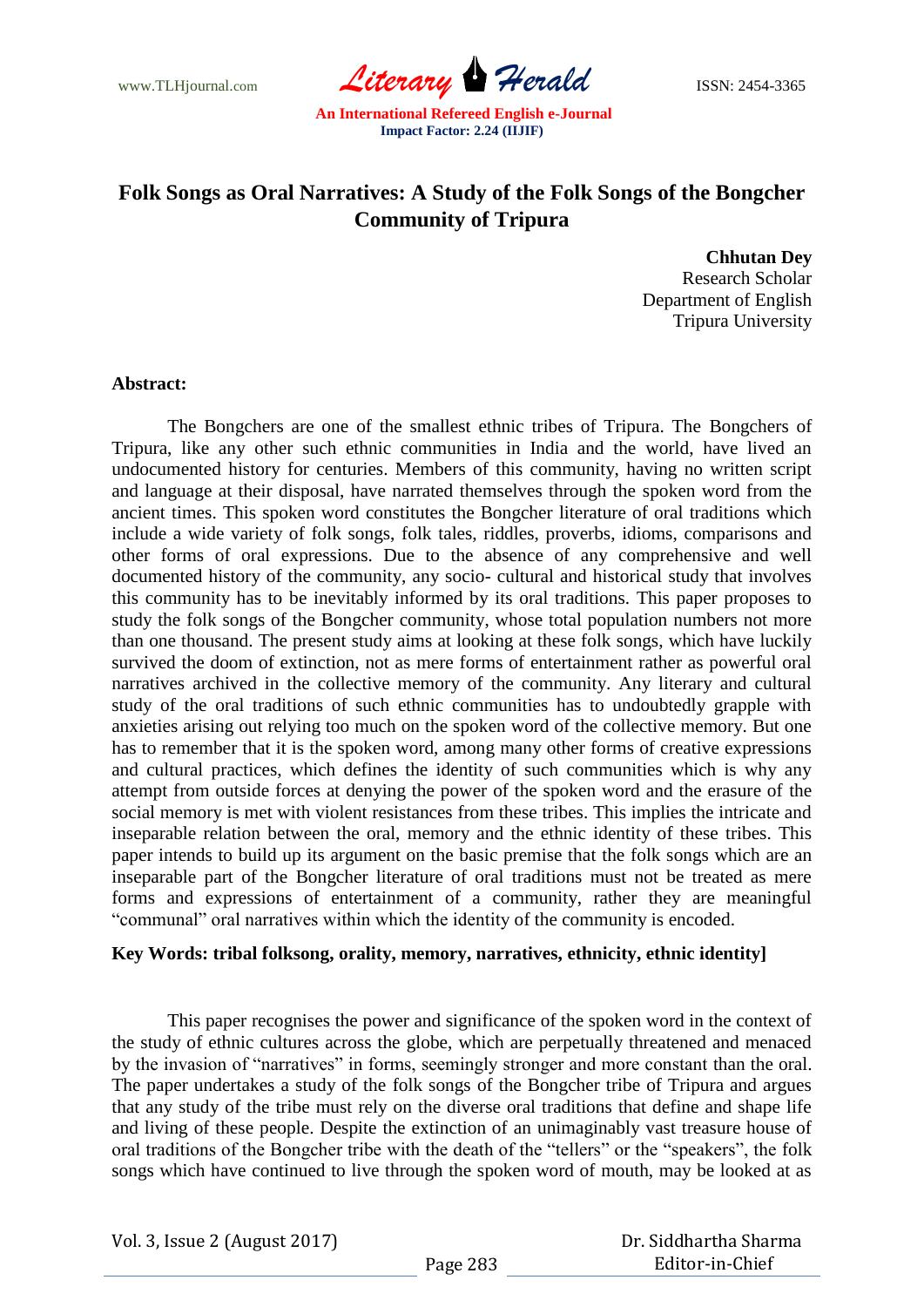

narratives archived in the collective memory of the tribe. These folk songs as oral narratives are living inscriptions of the history and the past of the tribe. They are a kaleidoscopic depiction of the life of the Bongchers.

The Bongchers are a very small sub-tribe of the Halam community of Tripura. Although the first settlement of this tribe was in the Ompi area in Amarpur sub-division of Tripura, they are now scattered in small numbers in different parts of Tripura such as Teliamura, Gandachara, Ambassa, Kamalpur and other places. The Nelsiebongcher para or Nelsiepara at the foot of the Barmura hills at Ompi, under Amarpur sub-division, still happens to be the largest settlement of the Bongcher tribe. Although there is no recently updated record, it is assumed that the population of the tribe will not be more than one thousand. Kamal Bongcher, one of the compiler-editors of the only book on the Bongcher literature so far, published by the Sahitya Akademi, fears that the smallest number of population of this tribe may suggest that they are a community on the verge of extinction. Due to the unavailability of any written documents, very little is known about the history, origin, and arrival of this tribe in Tripura. The meagre amount of socio-cultural and ethnic history of this tribe that has so far been retrieved and preserved in written form by different bodies of the state and central government, has had to rely on the oral narratives of this tribe. The Bongchers of Tripura, like any other such ethnic tribes in India and the world, have lived an undocumented history for centuries. Members of this tribe, having no written script and language at their disposal, have narrated themselves through the spoken word from the ancient times. This spoken word constitutes the Bongcher literature of oral traditions which include a wide variety of folk songs, folk tales, riddles, proverbs, idioms, comparisons and other forms of oral expressions. These oral traditions archived in the collective memory of the tribe need intensive study, preservation and dissemination in forms other than the spoken word. Because these oral traditions are prone to extinction with death of the generations of "tellers" or "speakers". The oral traditions of the Bongcher tribe, like that of any other ethnic tribe in the state, are characterised by dynamism, anonymity, and shared memory. This implies a complex and intriguing discourse about the intricate relationship between memory, narratives and identity of such ethnic communities. Any scholar will definitely have to grapple with a set of questions and doubts which his/her engagement with the given tribe"s oral traditions may give birth to- how far it is feasible to aim at a truthful study of the tribe by looking into only "the oral", whether the findings of the study be considered valid for they have had to depend so much on the spoken word of memory, or whether it is justified to draw on the collective memory of the tribe because memory falters in many ways.

None, no one I can call my own Is there, in this desolate earth. I search my heart for a destination (And find nowhere a welcoming hearth.) (1-4)

So is narrated the entire painful history of the Bongcher tribe- their perpetual search for a destination, a place called home, in one of the melancholic folk songs called "S A R A L A" or "Song of the Destitute II". The *Foreword* of Kamal Bongcher, one of the compilereditors, to the book "*Echoes From Lungleng Tang: Bongcher Literature of Oral Tradition*" suggests that the Bongcher folk songs are marked by a constant presence of a sense of melancholy, sadness, nostalgia, defeat, fear, and insecurity. One important characteristic that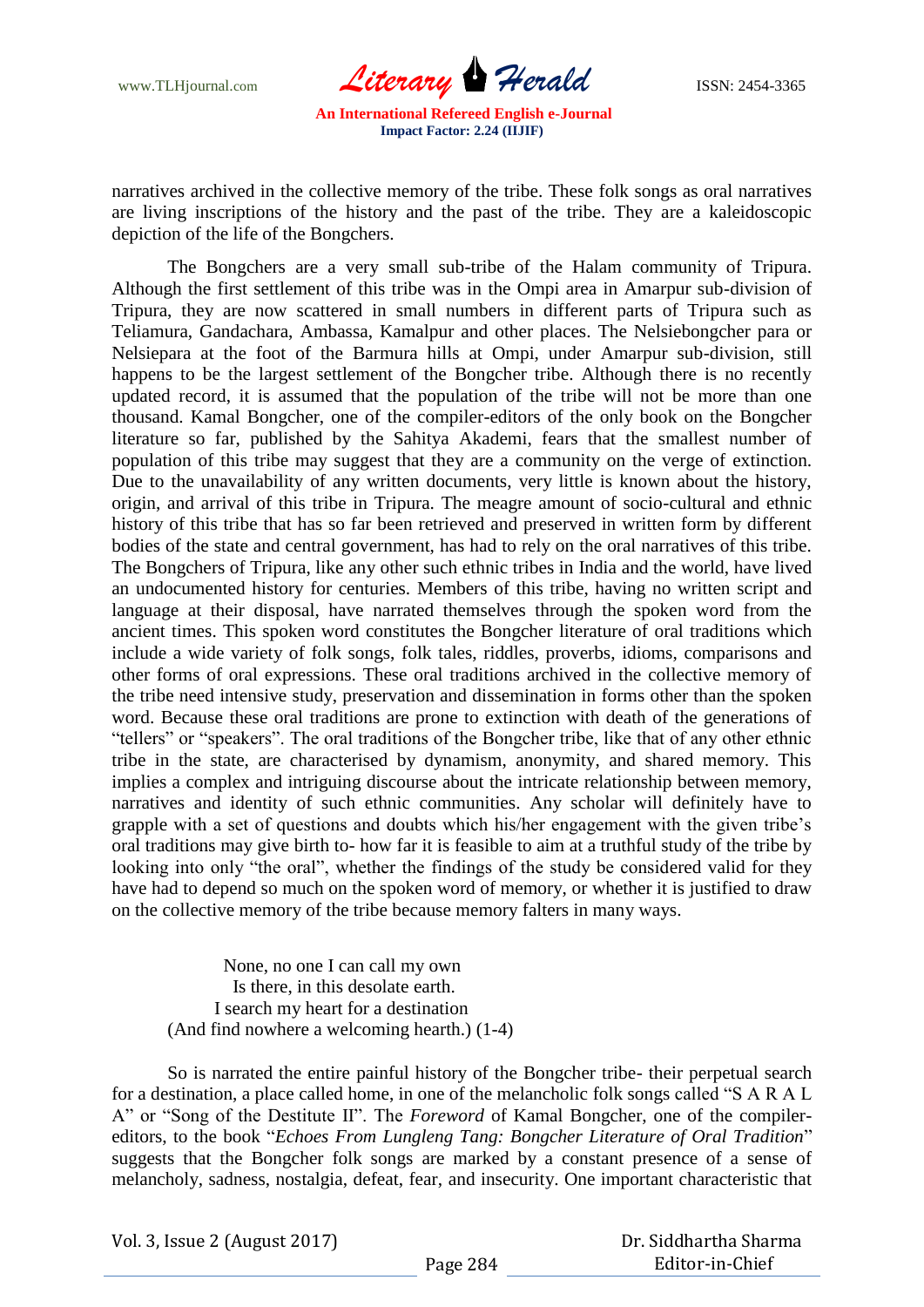www.TLHjournal.com *Literary Herald* ISSN: 2454-3365

renders these folk songs different from that of the other ethnic communities in Tripura, is this all-pervasive sense of sadness which is easily manifested during the performance of these songs by the folk artists who almost instinctively break to tears as they sing along these ageold heart wrenching stories of the tribe from their memory. This sense of sadness has its genesis in the nomadic life of the Bongchers and the intolerable pains and hardships that are an inevitable part of such life.

Although there is a host of conflicting versions of stories about the origin of the tribe, the legends, myths, and popular beliefs seem to suggest that the original abode of the Bongchers was in sinlung or chhinlung in South China. They are a sub-tribe of the "Baro Halams" group of tribal community. Even though the twelve tribes of the "Baro Halams", share a linguistic affinity among themselves, the Bongchers do speak a different dialect which is called the Bongcher language. These Bongchers inherit an ethnic affiliation to the Tibeto-Burman Mongoloid group. Linguistically they belong to the Kuki-Chin language group. The route of the migration of the Bongchers is a long and chequered one. Theirs is a long journey through ages from Sinlung, China to Burma, through Mizoram, and the Chittagong Hill tracts to Amarpur, Tripura. It is believed that around five centuries ago, the Bongchers, after leaving behind the Chittagong Hills, followed the course of the Gumati river in search of an ideal place for new settlement. Having heard of the entry of a new group of people in his land, Maharaja Amarmanikya, arranged for a meeting at the palace, accepted them as his subjects and ordered them to settle at the Ompi area. After their periodic settlements at places such as Sonakang, Tuicheleng, and Taidu Bazar, they had permanently settled at the Nelsiepara in Ompi, Amarpur. Nelsiepara happens to be the most ancient and the largest settlement of the Bongcher tribe.

The Bongchers have songs for almost every occasion in their social life. Although sadness predominates, the songs are a panoramic depiction of all human emotions. The folk songs of the Bongchers present a kaleidoscopic picture of the tribe"s past, their nomadic life, cultural and social beliefs. Perpetual movement from one place to another, in search of new beginnings and the need to tame the wild lands for survival, along the course of the journey, have characterised the lives and living of these people. An intense sense of homelessness is deeply rooted in the collective consciousness of the tribe. The wretched predicament of these people on the "desolate earth" is a constant presence in the folk songs of the tribe. In a song called S A R A L A – II, or "Song of the Destitute<sup>-</sup> II", the narrator laments the utter futility and exhaustion born of the perpetual journey towards finding a home: There"s no place on this earth for me

How long can I trudge on and on?

The encounter with the wild nature, quite naturally, gives birth to a sense of helplessness and getting lost in the unknown which finds vivid and melancholic expression in the song S A R A L A- II or Song of the Destitute II:

> I call out Seven times. None to my left I see. None to my right nor can I find out. Who is there my own? Who will be? (5-8)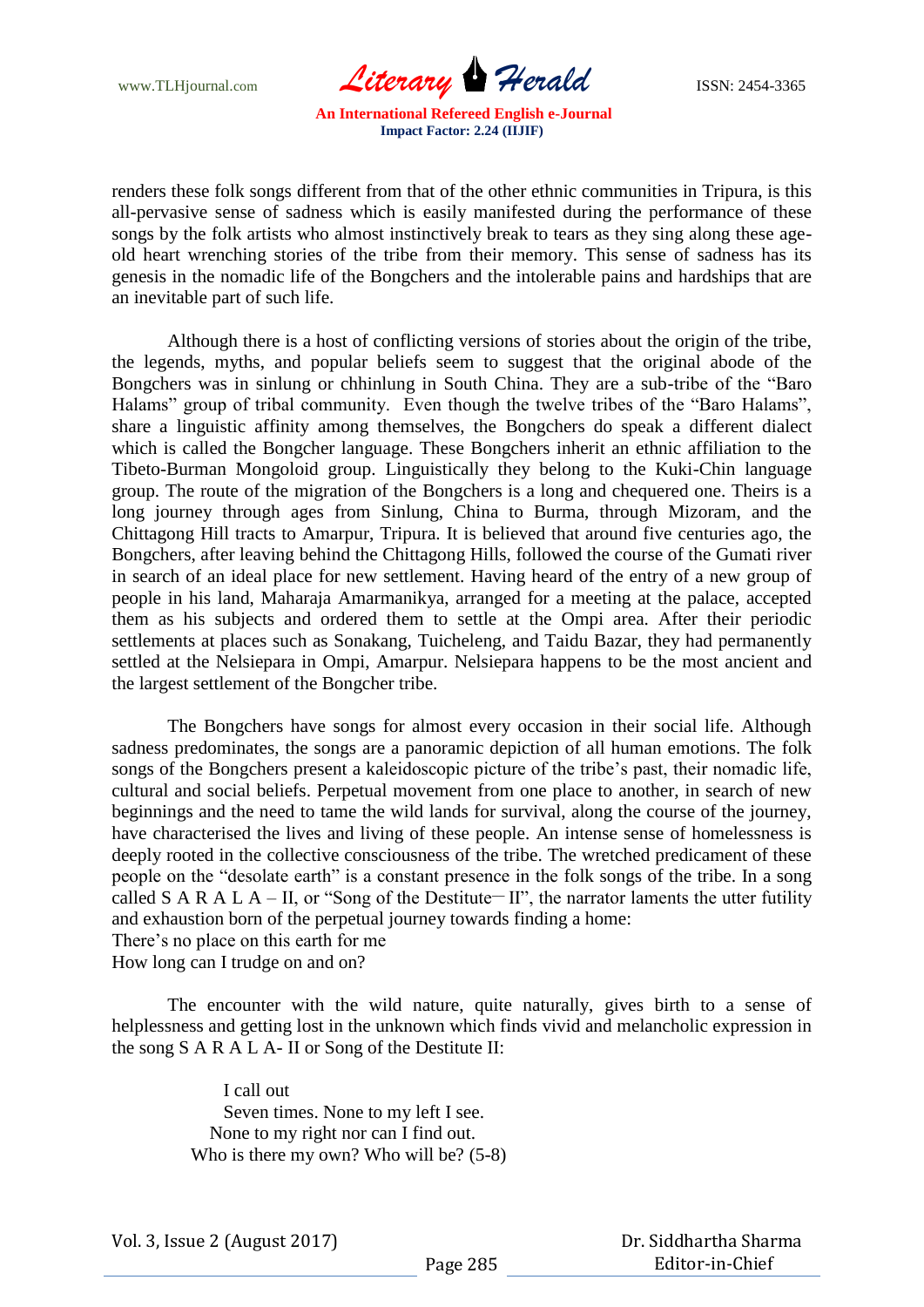www.TLHjournal.com *Literary Herald* ISSN: 2454-3365

The deep intoxicating silence, accompanied with intermittent hoots of birds at night lulls the inmates of a Bongcher home in the lap of nature to sleep. Morning, with the crows of the cocks, whispers in the ears of the sleepers, to wake up, embrace and face the challenges of the day together. Such is narrated the breaking of a dawn in one of the songs called "JING" or "Morning":

> The cricket chirps in the morning Hear the cock crow at dawn Up and awake all Let us get to work together. (1-4)

Like any other ethnic tribes in the state, the Bongchers, who still have to depend on agriculture and jhum cultivation for sustenance, do need to stick to the ancient tradition of living and working together as a community. The call of the dawn to wake up and move out together for the day"s work is beautifully expressed in the song called "JIMLA" or "Song at Day Break":

> Awake, awake you all Friends and fellows, awake together. Slept with the hoots of the owl, Now it's morning, the cocks all crow— Awake, O, awake you all. Taking a quick and meagre breakfast, We shall move ahead surmounting all obstacles Together we shall go. Awake, O, awake you all. (1-9)

The songs of love and separation of the Bongchers are deceptively simple depictions of the feelings of love, sorrows and hardships of everyday life. Love songs are replete with metaphors, images, and objects of nature. The promise of the two lovers to each other, to stay together in the face of all odds in life, is vividly expressed, through metaphors of nature, in "Love Song I" called "RIDIL A I". The lovers compare themselves to different objects of nature to express their resolve to hold each other"s hand forever.

- Boy : If I become a *Kelreng*<sup>1</sup> tree, what would you do?
- Girl : I shall be your branch and remain attached to you.
- Boy : If I be a scaly *Ngalim*<sup>2</sup> in the running brook?
- Girl : I'd embrace you as a net from the farthest nook. (1-4)

The lover in another love song assures his "Seetanu" or beloved, of the prospective consummation of their love despite having little differences between themselves. The recurrence of images from the natural world in the songs are suggestive of the ancient psychic relation of the tribe with the wild nature as evident in the following songs titled "RIDIL A –II" or "Love Song-II" and "RIDIL A –IV" or "Love Song-IV" respectively:

> If we are different vegetative growths Throwing up separate shoots,

Vol. 3, Issue 2 (August 2017)

 Dr. Siddhartha Sharma Editor-in-Chief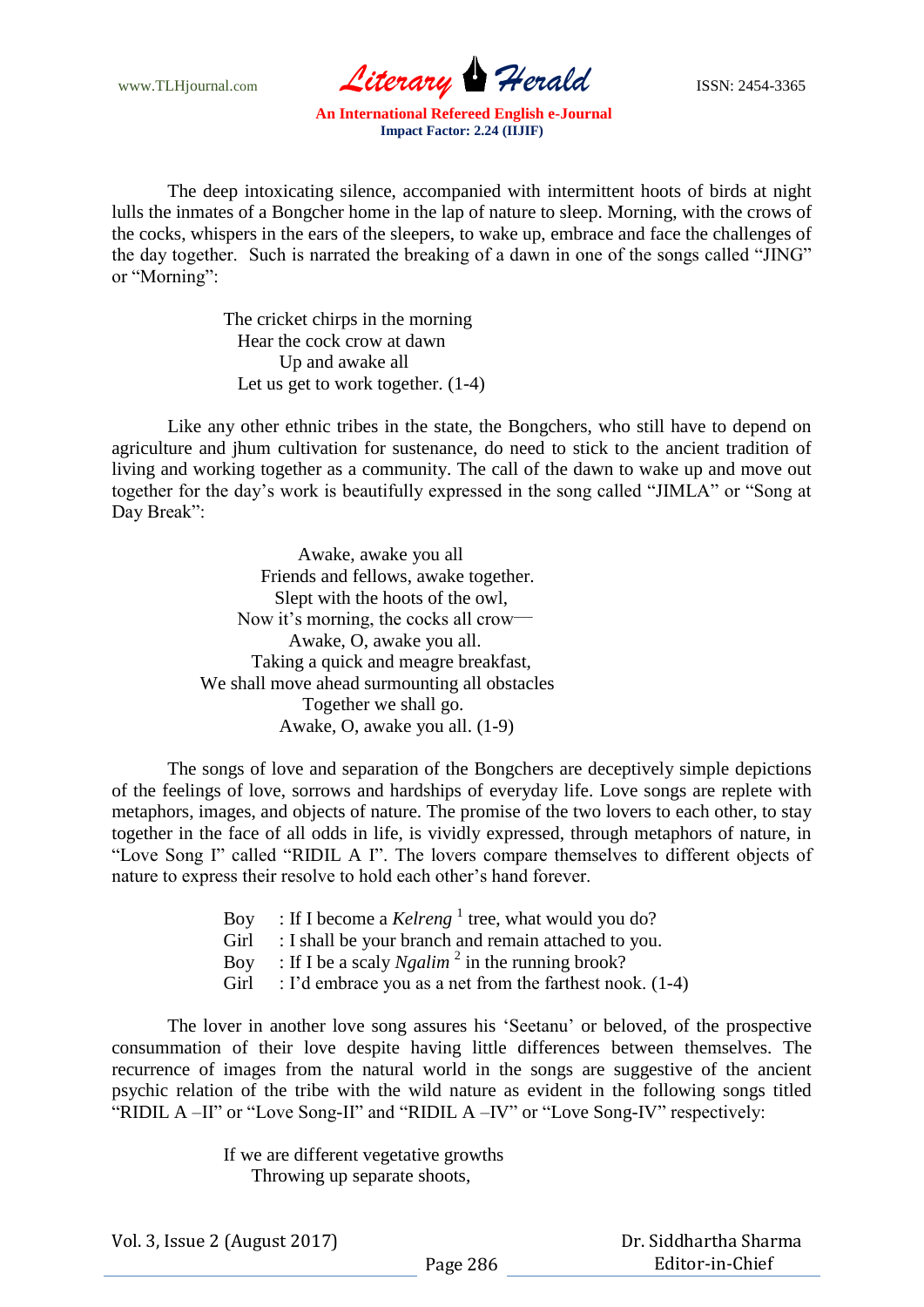www.TLHjournal.com *Literary Herald* ISSN: 2454-3365

 Boiled together we can make Richer and delicious food. (15-18)

If we grow as vegetables of sorts, We germinate at the same time, O *Ramoi*<sup>3</sup>. We shall share our food, won't we? Tell me, O *Ramoi* . (19-22)

The flora and fauna in the songs seem to carry manifold symbolic implications. The sound of cricket which normally suggests breaking of dawn, a call for new beginning, appears to be unbearable to the beloved who is alone and lamenting the absence of her lover as found in the song called "RWTWINAL A- I" or "Separation-I":

> *Ramnithey*<sup>4</sup> insects drone and drone— They pay no heed to anyone's words. I remember Ramai all the time-O Ramnithey insect, please drone no more. (1-4)

The folk songs are vivid and faithful narrations of the painful past, tortures, exploitations that the tribe has suffered for ages, in the hands of the ruthless rulers of different lands which they have inhabited along the course of their journey for home. The pain and sadness of the tribe comes alive in the songs called songs of "separation", in which the narrator laments the loss of his/her beloved ones. One such song depicts the tortures inflicted on the subjects by the king"s soldiers (RWTWINAL A (II) or "Separation (II)"):

> I had gone fishing for crabs in the streamlets, Binandiyas<sup>5</sup> came and stole you away. (1-2)

> When I had gone for fishing crabs in streams, My wife and child had been abducted, By the *Binandiyas* for my debt. (14-16)

These folk songs as oral narratives are the direct products of the continuous social interaction among the members within and outside the community, and its confrontation with a perpetually untameable physical world. Needless to say, these oral narratives of the tribe do shape and control their social and cultural practices. In the face of pressures from the forces of the technology driven modern society, much of the worldview of this tribe still continues to be inspired by the oral traditions, deeply rooted in the collective consciousness of the community. These are not just songs; it is through these songs or the word of the mouth that the Bongchers have narrated and preserved their past. The entire history, the past and the very identity of the Bongchers are orally scripted in their songs. To deny the power of the spoken word of these people, would mean denying their existence. To take away the spoken word, would mean taking away their past.

It would take a surprisingly meagre amount of intellect on the part any ordinary person to understand that the perpetually violent "insurgency problem" in the northeast of India owes its origin to the chosen blindness and sheer incapacity of the power centres to

|  | Vol. 3, Issue 2 (August 2017) |
|--|-------------------------------|
|--|-------------------------------|

 Dr. Siddhartha Sharma Editor-in-Chief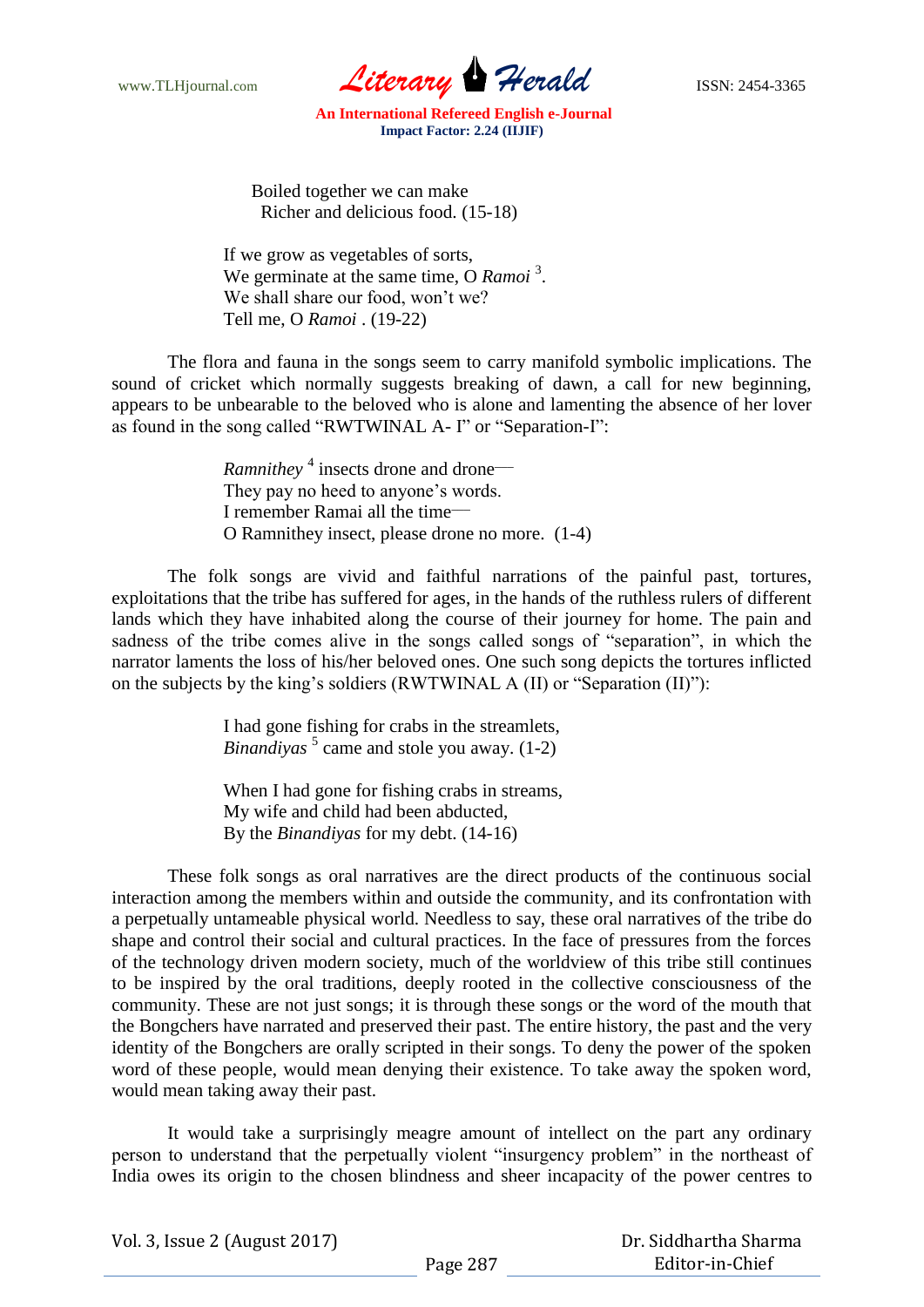www.TLHjournal.com *Literary Herald* ISSN: 2454-3365

recognise and acknowledge the power of the spoken word- the stories of these ethnically different groups. Unless and until this age old practice of violent appropriation of the microstories of these tribes with the bigger and nationalistically inspired stories of development, progress, national integration, and others, in the name of democracy, does not stop, the wars and tension will continue. It is time the nation understood, it is not the ethnic groups and the state that are at war, rather it is the war of the conflicting stories. And these wars of the stories cannot come to an end until it is acknowledged that such different stories do exist and they must be heard with care and sincerity.

To sum up, all previous research projects of different government bodies for retrieving and documenting the history of the Bongchers or any other such ethnic tribes in the state, have had to rely on the oral traditions of the tribes, which testifies to the fact that such oral traditions are inextricably linked to the identity of these threatened ethnic groups. The history of any ethnic group is inscribed in its oral traditions. Retrieving these oral traditions is rewriting their history. Hence, the folk songs of the Bongchers, which contain such fascinating world of stories- stories of love, separation, sufferings, defeats and wins, do need immediate preservation and dissemination for the spoken word is always vulnerable to extinction. The singing voices must be heard before they disappear. The launch of the new projects by the Tribal Research Institute of Tripura for archiving the folk songs of the tribal communities in the state is indeed a ray of hope.

## **End Notes:**

- 1. Kelreng : A tree of hard wood
- 2. Ngalim: A scaly Fish
- 3. Ramoi : Address to the beloved boy by a girl
- 4. Ramnithey : Cricket
- 5. Binandiyas : King"s bodyguards

# **Works Cited:**

Bongcher, J.M. "The Bongchers: A Brief Introduction to Bongcher Dofa of Tripura."

*Http://www.tripura.org.in/bongcher.htm*. Tripur Kshatriya Samaj, 10 Apr. 2013. Web.

17 June 2016.

Bongcher, Kamal, Zohming Thanga Bongcher, and Saroj Chaudhuri. *Echoes from Lungleng* 

*Tang: Bongcher Literature of Oral Tradition*. New Delhi: Sahitya Akademi, 2011.

Print.

*Glimpses from the North-East*. N.p.: National Knowledge Commission, 2009. Print.